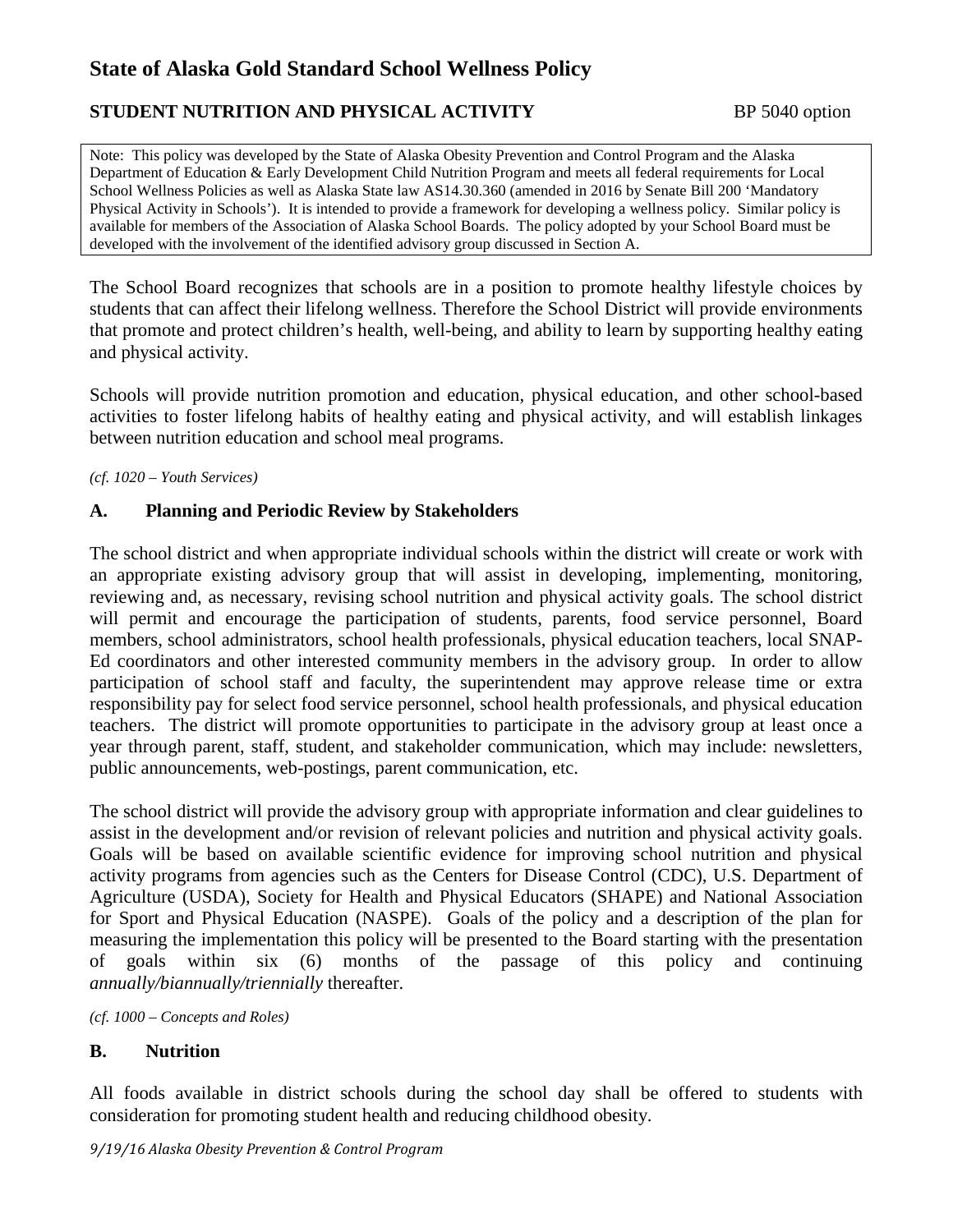All foods and beverages provided through the National School Lunch or School Breakfast Programs shall meet nutritional requirements of National School Lunch Act. (7 C.F.R. Parts 210 and 220) To the extent practicable, all schools in the district will participate in available federal school meal programs.

All other foods and beverages made available on campus (including, but not limited to vending, franchise vendors, concessions, a la carte, student stores, classroom parties and fundraising) during the school day, between the hours of 12:00 AM and 30 minutes after the conclusion of the instructional day, shall meet nutritional requirements of the National School Lunch Act, Nutritional Guidelines for All Foods Sold in Schools also known as Smart Snacks at School (Federal Register/Vol. 78, No. 125).

If selling foods or beverages that do not meet the Smart Snacks criteria (more than 30 minutes after the end of the school day), the sale price of those items will be higher than those meeting the Smart Snacks criteria. For the purpose of this policy, the school campus is defined as all property under the jurisdiction of the school district that is accessible to students during the school day.

Schools will provide students with access to a variety of affordable, nutritious and appealing foods that meet the health and nutrition needs of students; will accommodate, as much as possible, the religious, ethnic, and cultural diversity of the student body in meal planning; and will provide clean, safe and pleasant settings for students to eat. Schools will provide adequate time for students to enjoy eating healthy foods with friends in school; a minimum of 20 minutes of eating time, after being served, for lunch and 10 minutes for breakfast.

Traditional cultural foods may be exempted from the nutritional requirements when offered free of charge and for educational purposes. Traditional cultural foods offered for sale or as a part of the school breakfast or lunch program must meet nutritional requirements.

Foods and beverages will not be offered as a reward for students' performance or behavior.

Schools will provide free potable water in the place where meals are served and elsewhere throughout the school buildings.

When practicable, Alaska farm and fish products will be utilized in meals and snacks.

Schools will encourage all students to participate in federal school meal programs and protect the identity of students who eat free and reduced priced meals.

Schools will encourage all students to eat healthy and nutritious meals within the school dining environment and will, to the extent practicable, involve students in menu planning.

Schools will place fruits and vegetables where they are easy to access (such as near the cafeteria cashier). Schools are encouraged to utilize other behavioral economic strategies such as the USDA Smarter Lunchroom techniques to improve consumption of healthier foods and discourage waste.

To the extent practicable, schools will schedule lunch as close to the middle of the school day as possible. Schools are encouraged to provide opportunities for mid-morning or mid-afternoon healthy snack breaks.

Schools will limit food and beverage marketing on campus to the promotion of foods and beverages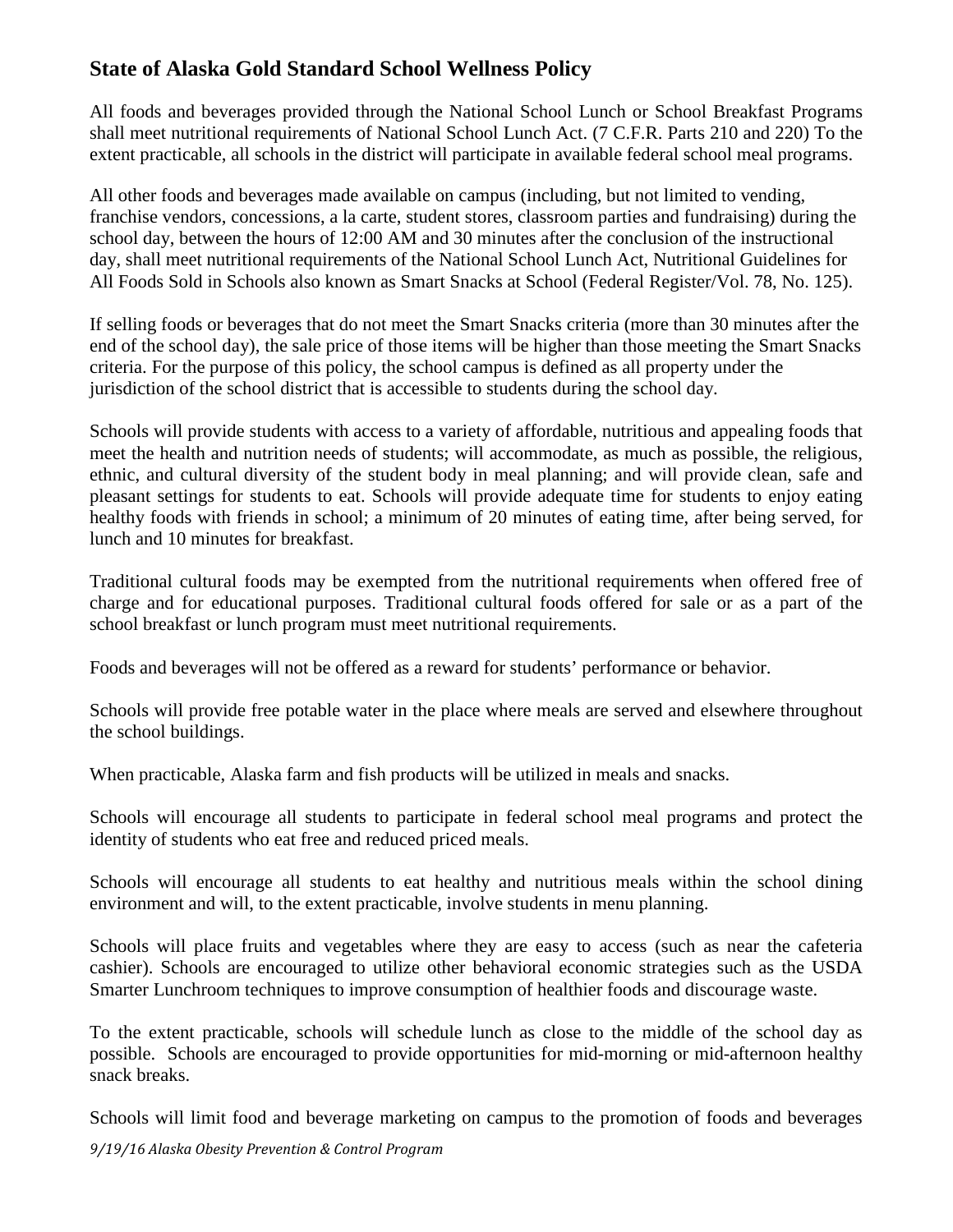that meet the National School Lunch Act, Nutritional Guidelines for All Foods Sold in Schools. This includes, but is not limited to, the promotion or marketing of non-compliant food and beverage products on the exterior of vending machines, through posters, menu boards, food display racks, other food service equipment, cups used for beverage dispensing, coolers, trash cans, scoreboards, and school publications. Schools are not required to immediately replace these items, but will demonstrate progress towards removing, covering, or replacing noncompliant advertising. This requirement does not apply to materials used for educational purposes in the classroom, such as teachers' use of soda advertisements as a media education tool; or when implementing a health or nutrition education curriculum.

Schools will provide age-appropriate nutrition education as part of the health and physical education curricula that respects the cultural practices of students, is integrated into core subjects, and provides opportunities for students to practice skills and apply knowledge both inside and outside the school setting. The District will seek to provide evidence-based nutrition education curricula that foster lifelong healthy eating behaviors integrated into comprehensive school health education. **To the extent practicable:** 

- (a) Students in grades pre-K-12 shall receive nutrition education that teaches the skills needed to adopt lifelong healthy eating behaviors and incorporates resources and materials from the USDA, Food and Nutrition Services, Team Nutrition.
- (b) Classroom nutrition education shall be reinforced in the school dining room or cafeteria setting as well as in the classroom, with coordination among the nutrition service staff, administrators and teachers.
- (c) Students shall receive consistent nutrition messages from schools and the district. This includes in classrooms, cafeterias, outreach programs and other school-based activities.
- (d) Nutrition education shall be taught by a certified/licensed health education teacher.
- (e) Schools will strive to establish or support an instructional garden within nutrition education and the core curriculum that provides students with experiences in planting, harvesting, preparing, serving and tasting;
- (f) Schools will make available to students information on the caloric, sodium and other nutritional content (such as fat, nutrients, and sugars) of foods and beverages available for purchase at school.
- *(cf. 0210 Goals for Student Learning)*
- *(cf. 3550 Food Service)*
- *(cf. 3551 Food Service Operations)*
- *(cf. 3552 Regular Lunch Program)*
- *(cf. 3553 Free and Reduced Price Meals)*
- *(cf. 3554 Other Food Sales)*
- *(cf. 6163.4 School Gardens, Greenhouses, and Farms)*

NOTE: **Federal law** requirements for Local Wellness Policies state that districts MUST have physical activity goals. **Alaska State law AS14.30.360** (amended in 2016 by Senate Bill 200 'Mandatory Physical Activity in Schools') states that school districts shall establish guidelines for schools to provide opportunities during each full school day for students in grades K-8 for a minimum of 54 minutes of daily physical activity. These requirements can be met using **Section C: Physical Education** and **Section D: Physical Activity**.

#### **C. Physical Education**

Physical education will be closely coordinated with the overall school health program, especially health education, so that students thoroughly understand the benefits of being physically active and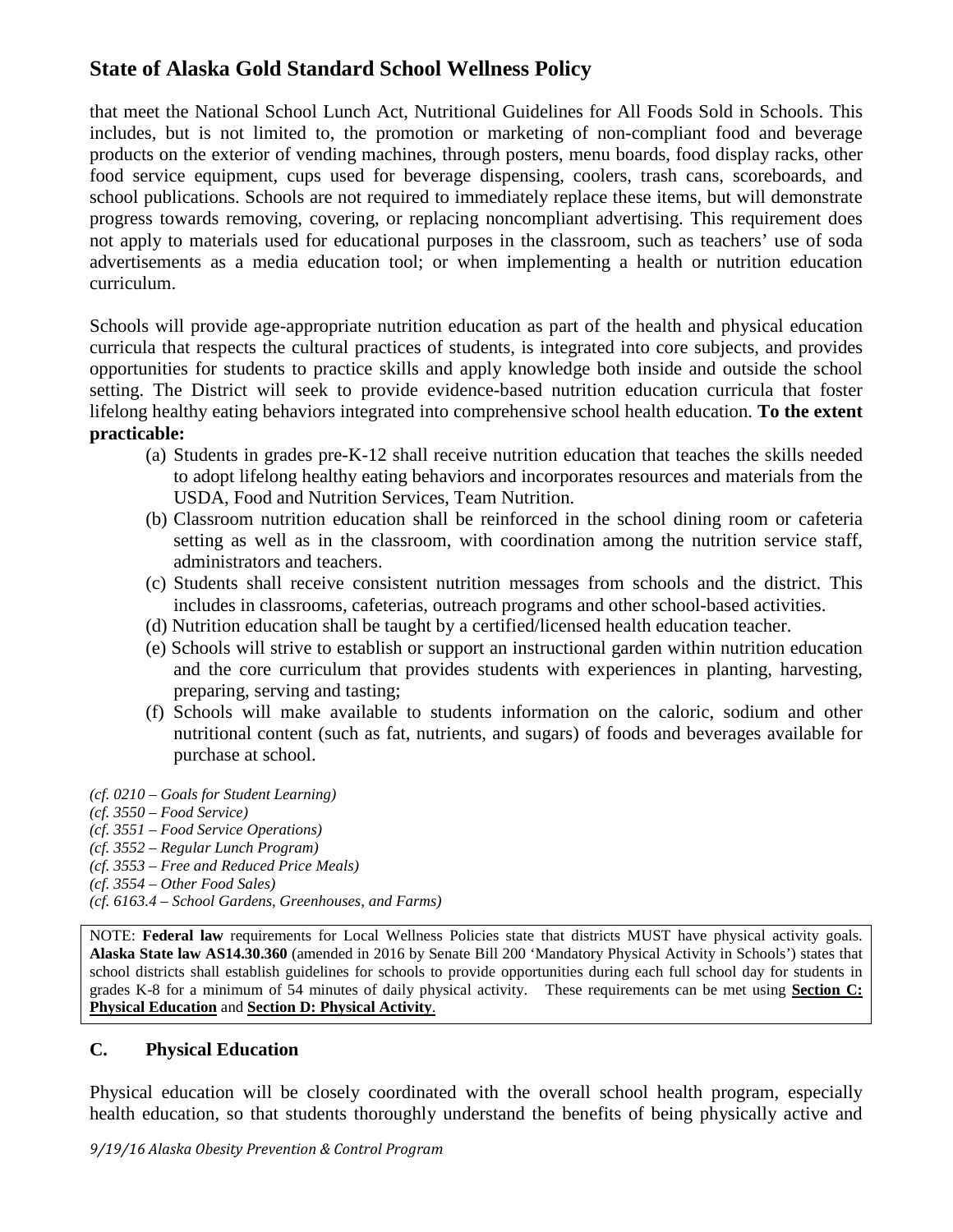master the self-management skills needed to stay active for a lifetime.

To the extent practicable, all schools will provide daily physical education opportunities for all students.

All elementary students will be provided at least

Option 1: the National Association for Sport and Physical Education (NASPE) recommendation of 150 minutes of physical education per week (30 minutes per day), for the entire school year.

Option 2: minutes (determined by district capacity) of physical education per week ( minutes per day), for the entire school year. If left blank, the NASPE recommended times are assumed intent.

Middle and high school students shall be provided at least

Option 1: the National Association for Sport and Physical Education (NASPE) recommendation of 225 minutes of physical education per week (45 minutes per day), for the entire school year.

Option 2: minutes (determined by district capacity) of physical education per week ( minutes per day), for the entire school year. If left blank, the NASPE recommended times are assumed intent.

All students in grades kindergarten through eight will be required to participate in physical education for all years of enrollment in school. All high school students shall be required to participate in physical education for one full year. Physical education shall be exclusive of health education and shall be available for all four years of high school.

At least 50% of physical education class time should be spent in moderate to vigorous physical activity.

The district will adopt a physical education curriculum that aligns with the Alaska State Standards for Physical Education for grades K-12, with grade level benchmarks. The curriculum shall be reviewed in accordance with the regular curriculum review and adoption schedule of the District.

Student achievement shall be assessed based on physical education standards, and a written physical education grade shall be reported for students according to the grading schedule of the District. A fitness assessment shall be performed using a valid and reliable tool and used to track student progress. Physical education classes shall have a pupil-teacher ratio comparable to that in the core classes. Waivers, exemptions, substitutions, and/or pass-fail options for physical education are prohibited. Accommodations will be made for those with medical, cultural, or religious considerations.

To the extent practicable, physical education shall be taught by a certified/endorsed physical education teacher. Physical education teachers shall receive annual professional development specific to physical education content.

Physical education equipment shall be age- appropriate, inviting, and available in sufficient quantities for all students to be able to participate. Equipment shall be inspected regularly for safety and replaced when needed.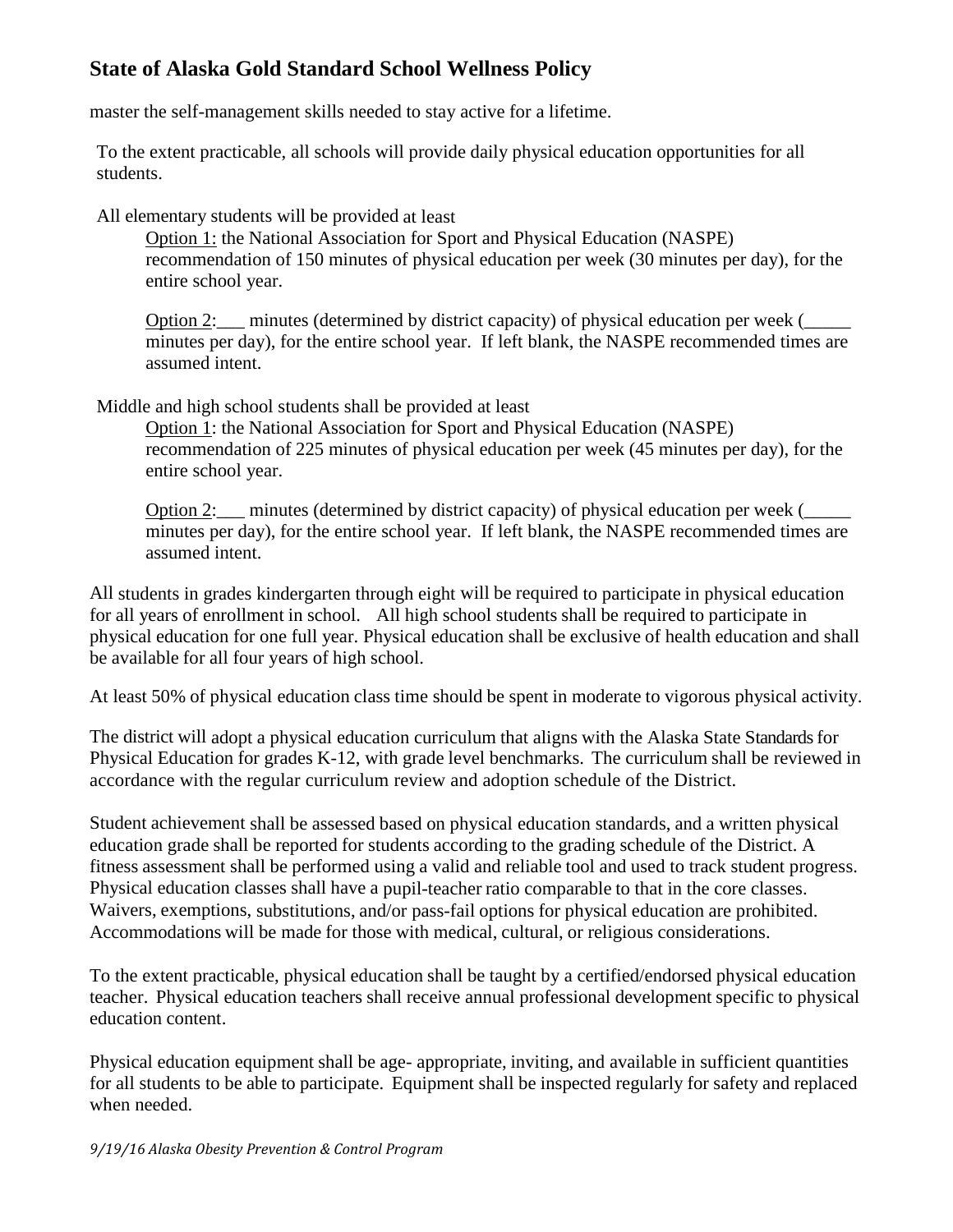NOTE: **Federal law** requirements for Local Wellness Policies state that districts MUST have physical activity goals. **Alaska State law AS14.30.360** (amended in 2016 by Senate Bill 200 'Mandatory Physical Activity in Schools') states that school districts shall establish guidelines for schools to provide opportunities during each full school day for students in grades K-8 for a minimum of 54 minutes of daily physical activity. These requirements can be met using **Section C: Physical Education** and **Section D: Physical Activity**.

#### **D**. **Physical Activity**

All students in grades kindergarten through eight shall be provided opportunities for at least 90 percent of the Centers for Disease Control and Prevention recommended minutes of daily physical activity, or 54 minutes per day, for each full school day. Physical activity minutes may be accumulated throughout the school day and may include minutes spent in moderate to vigorous activity in physical education classes, recess, and classroom based physical activity.

Whenever possible, all students shall be given opportunities for physical activity through a range of programs including, but not limited to, intramurals, interscholastic athletics and physical activity clubs.

Elementary students must be provided at least 20 minutes each day of recess. When practicable, recess shall be scheduled before lunch periods, take place outdoors, and include structured, active recess options. Classroom based physical activity is encouraged and counts toward the 54 minute requirement as long as it does not replace recess.

Administrative regulations shall be developed to ensure that physical activity opportunities are provided in accordance with Alaska State Law 14.30.360 (amended in 2016 by Senate Bill 200 'Mandatory Physical Activity in Schools').

Indoor and outdoor facilities shall be available so that physical activity is safe and not solely dependent on the weather. Physical activity equipment shall be age- appropriate, inviting, and available in sufficient quantities for all students to be active. Equipment shall be inspected regularly (at least weekly) for safety and replaced when needed.

Using physical activity as punishment or withholding physical activity/physical education time for behavior management shall be prohibited.

The district/school will promote strategies/events designed to generate interest in and support active transport to school (walking school busses, 'bicycle trains', Walk/Bike to School Day, Safe Routes to School Programs).

Schools are encouraged to negotiate mutually acceptable and fiscally responsible arrangements with community agencies and organizations to keep school spaces and facilities available to students, staff, and community members before, during, and after the school day, on weekends, and during school vacations.

*(cf. 1330 – Community use of school facilities)*

#### **E Communication with Parents**

The district/school will regularly, at least annually, inform and update the public, including students, parents, and the community, about the content of this policy. Parents will be actively notified through email or other notification processes and provided access to this policy and all subsequent reports and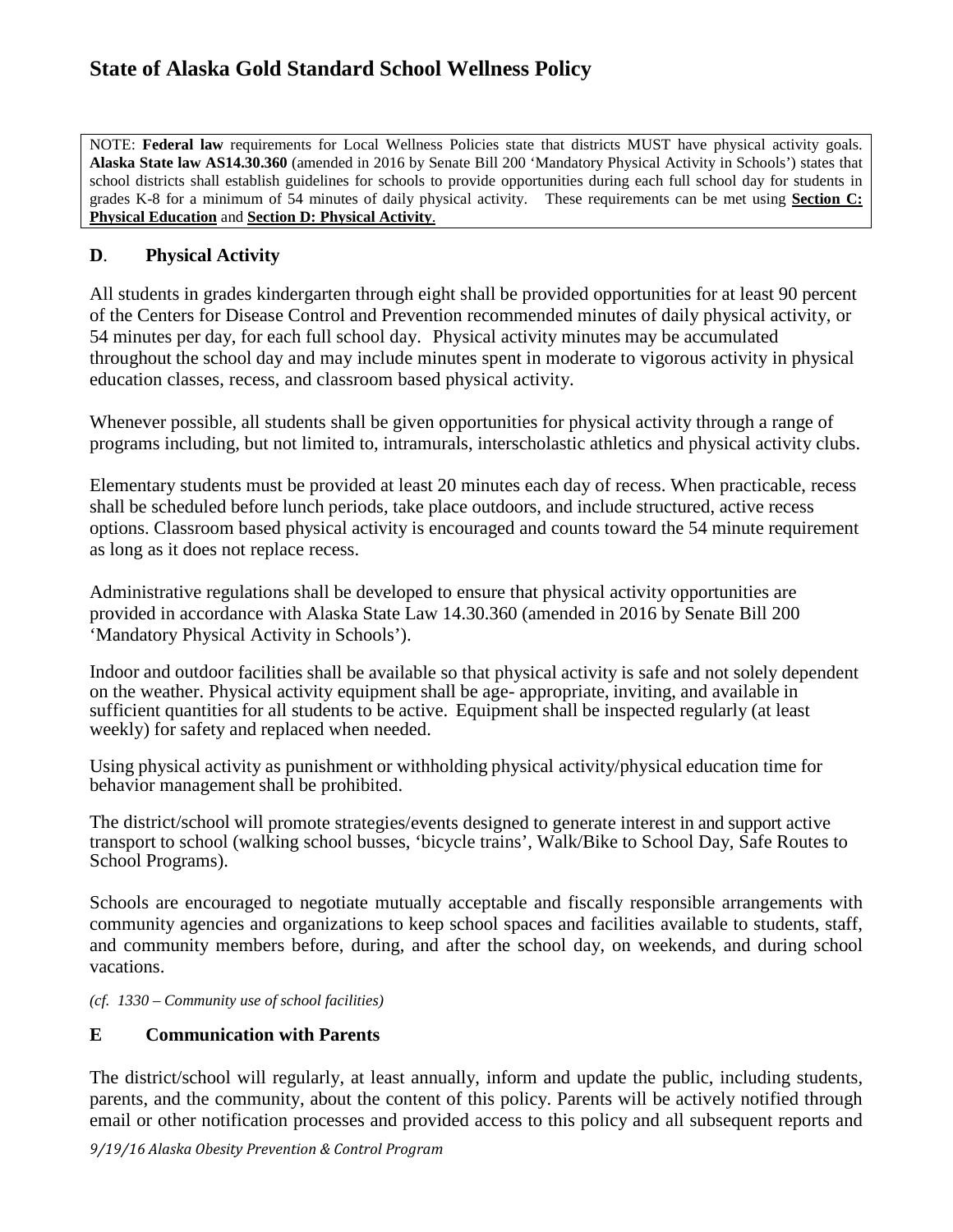updates as well as the position title and contact information of the designated district/school official(s) coordinating the school wellness policy committee(s) or advisory group(s).

The district/school will support the efforts of parents to provide a healthy diet and daily physical activity for their children. Schools will encourage parents to pack healthy lunches and snacks and to refrain from including beverages and foods that do not meet nutrition standards. The district will provide parents and the public with information on healthy foods that meet the requirements of the National School Lunch Act, Nutritional Guidelines for All Foods Sold in Schools also known as Smart Snacks at School (USDA) standards and ideas for policy compliant foods for vending, concessions, a la carte, student stores, classroom parties and fundraising activities (Federal Register/Vol. 78, No. 125). Schools will make available to families information on the caloric, sodium and other nutritional content (such as fat, nutrients, sugars) of foods and beverages available for purchase at school.

The district/school will provide information about physical education and other school-based physical activity opportunities before, during and after the school day; and support the efforts of parents to provide their children with opportunities to be physically active outside of school. Such supports will include sharing information through a website, newsletter, or other take-home materials, special events, or physical education homework.

*(cf. 6020 – Parent Involvement)*

### **F Monitoring, Compliance and Evaluation**

The superintendent or designee(s) as indicated in the annual policy notification will ensure compliance with this policy and accompanying administrative regulations. A comprehensive assessment of implementation of the local wellness policy will be conducted, at a minimum, every three years. Administrative regulations may be developed to ensure that information will be gathered to assist the School Board and district in assessing the implementation of this policy and to ensure that necessary documentation is maintained in preparation for the triennial administrative review conducted by Child Nutrition Programs, Department of Education & Early Development. At a minimum, the district must retain records to document compliance with the local school wellness policy requirements including the written local school wellness policy; documentation demonstrating compliance with community involvement requirements (see Section A); documentation of the triennial assessment of the local school wellness policy; and documentation to demonstrate compliance with the annual public notification requirements.

The Superintendent or designee will designate one or more persons to be responsible for ensuring that each school within the district complies with this policy, and that school activities, including fundraisers and celebrations, are consistent with district nutrition and physical activity goals.

The School Board will receive an *annual/biannual/triennial* summary report on district-wide compliance with the established nutrition and physical activity policies, and the progress made in attaining the district nutrition and physical activity goals, based on input from the schools within the district. The report will also be distributed to advisory councils, parent/teacher organizations, school principals, and school health services personnel, and will be made available to the public. When new standards, rules, or regulations for nutrition and wellness are created, the wellness policy will be updated to follow those standards.